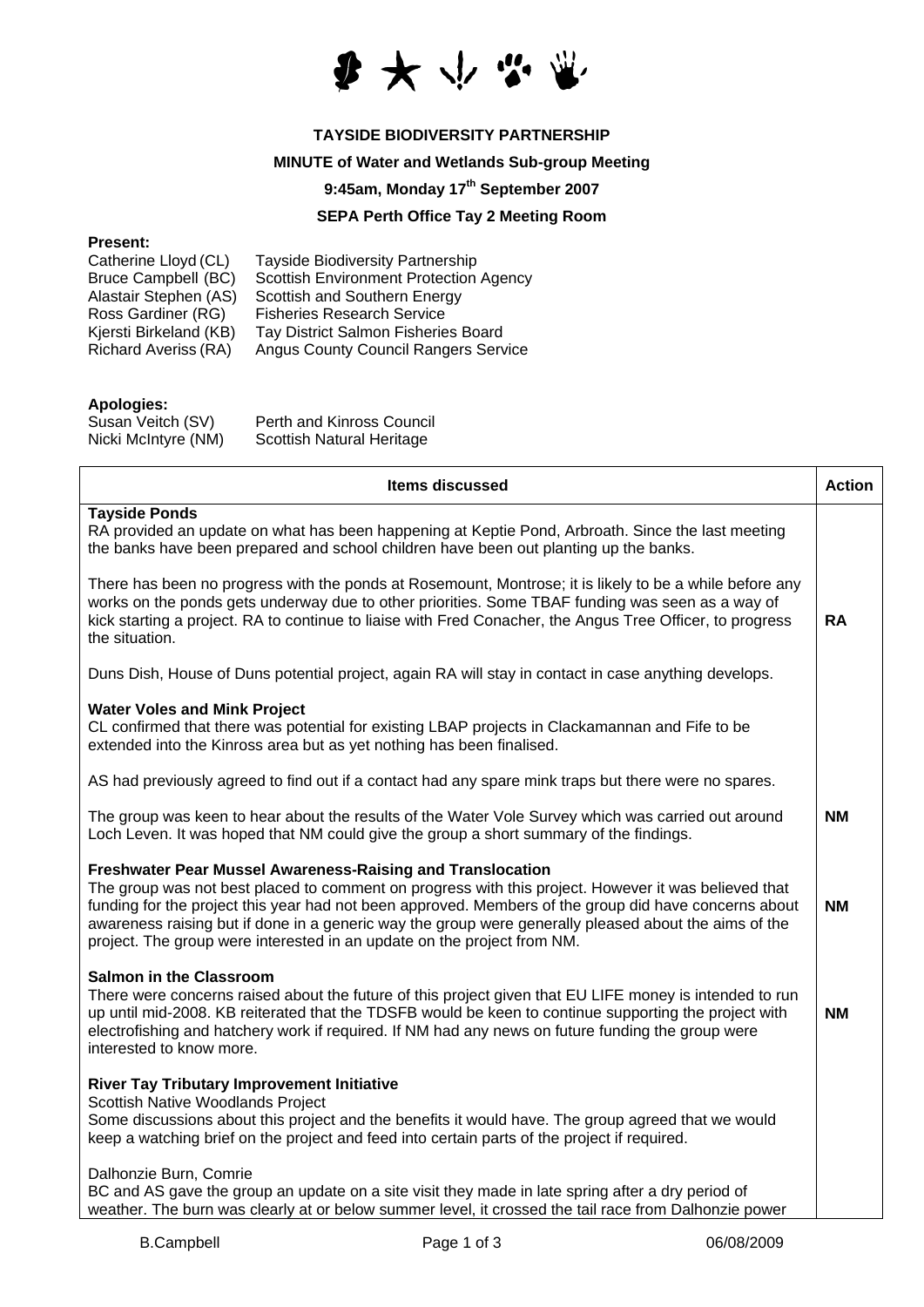| station and then further downstream slowly disappeared into an area of freshly deposited gravel. An<br>attempt to dye trace where the water was going proved futile due to the slow rate of dissipation and so<br>no firm conclusions on where the water was going could be reached. In case the lack of water was a<br>natural phenomenon due to the nearby River Earn backing up and depositing gravel AS agreed to invite<br>a hydromorpholgist along to assess the site.                                                                                                                                                                                                                                                                                                                                                                                                                                                                                                                                                                                                                                                             | AS                    |
|------------------------------------------------------------------------------------------------------------------------------------------------------------------------------------------------------------------------------------------------------------------------------------------------------------------------------------------------------------------------------------------------------------------------------------------------------------------------------------------------------------------------------------------------------------------------------------------------------------------------------------------------------------------------------------------------------------------------------------------------------------------------------------------------------------------------------------------------------------------------------------------------------------------------------------------------------------------------------------------------------------------------------------------------------------------------------------------------------------------------------------------|-----------------------|
| Kinnaird and Black Spout Burns, Pitlochry<br>BC and RG gave the group an update on progress with the Kinnaird Burn.<br>BC arranged for a representative from the River Restoration Centre (Jenny Mant) to come out and<br>assess the Kinnaird Burn to get ideas for restoration options. RG and AS gave Jenny an overview of the<br>issues and works carried out to date. Jenny also took a quick look at the Black Spout Burn. Jenny has<br>since produced a report which RG has distributed to members of Pitlochry Angling Club. The approach<br>recommended by RRC is generally quite "soft" with no radical changes advocated at this stage. The<br>main recommendation was to anchor woody debris to the existing gabion baskets on the river bed. This<br>would narrow the low flow channel by encouraging siltation. The silt would also encourage colonisation<br>by plants and accelerate the rate at which spaces in the gabions were filled, thus reducing the likelihood<br>of the bed being de-watered. BC was to liaise with Jenny Mant to get an updated version of her report<br>produced.                              | ВC                    |
| Inchewan Burn<br>Work has progressed with this over the summer and current reports suggest that the aim of restoring a<br>sequence of pools has been succesful.                                                                                                                                                                                                                                                                                                                                                                                                                                                                                                                                                                                                                                                                                                                                                                                                                                                                                                                                                                          |                       |
| <b>Otter Road Death Survey</b><br>CL gave the group an update. Perth Museum has some records of Otter mortalities in Tayside. Dundee<br>is currently looking into the potential for setting up a Biodiversity Records Centre but nothing formal was<br>available; it is likely, in the meantime, they will have old records of otter deaths in Dundee and possibly<br>Angus. CL confirmed that Perth Museum would be preparing a web-based Mammal Atlas which may<br>ultimately be expanded to being Tayside-wide. It had been proposed that the Otter Road Death Survey<br>be re-named "Mammal Road Death Survey" to link in fully with the Mammal Society surveys.                                                                                                                                                                                                                                                                                                                                                                                                                                                                     |                       |
| <b>Perth Lade Project</b><br>CL gave the group an update on current issues surrounding the lade, these included repairs to the off-<br>take weir near Almondbank, proposals for sediment removal and future meetings of the Lade<br>Management Group. BC was asked to find out if sediment management in the lade was permitted under<br>SEPA's new Controlled Activity Regulations. The group were keen to get an update from SV regarding<br>flooding risk associated with the lade and detail of sediment management regimes, just in case this could<br>compromise any future biodiversity work. BC, NM and SV were going to attend a Lade Management<br>Meeting at the end of October. BC to raise the possibility of an informative leaflet to promote the Lade's<br>history and biodiversity. Also express the groups wish for a guided tour.                                                                                                                                                                                                                                                                                     | <b>BC</b><br>SV<br>ВC |
| <b>River Earn Invasive Plants</b><br>KB gave the group an update on the project. The project has been widened to other parts of the Tay<br>including major tributaries such as the Isla. A funding proposal for £40K has now been submitted for a 3<br>year project and a decision is awaited. There will be a need to train up ghillies, river keepers etc but<br>there is a chance that the project could start in 2008.                                                                                                                                                                                                                                                                                                                                                                                                                                                                                                                                                                                                                                                                                                               |                       |
| <b>Tayside Lochs</b><br>BC and CL gave the group a summary of the project, how it came to be and what it aims to do. FWAG<br>are taking a lead on the Fingask and White Loch sub project supported by SEPA and at the time of the<br>meeting a decision on TBAF monies was awaited (since approved £21k to be match funded). Work on<br>Fingask and White Loch is progressing, with the intention being to produce a promotional tea-towel for<br>local residents, businesses, golf course members and anglers by the end of the financial year. The tea-<br>towel will encourage people to "make the link with their sink". CL had contacted the company which<br>produced a tea towel for a similar project on the Euchar catchment to get costs for a design; funds would<br>be from the SNH Promotions Fund and the SITA TBAF. It had been hoped that the Perth & Kinross<br>Ranger Service would be able to work with a local school to design the tea-towel, but this was declined<br>due to other staff commitments. BC was to investigate if SEPA could help to produce a detailed GIS map<br>of the catchment and its boundary. | BC                    |
| UK List of Priority Species and Habitats under the UK Biodiversity Action Plan                                                                                                                                                                                                                                                                                                                                                                                                                                                                                                                                                                                                                                                                                                                                                                                                                                                                                                                                                                                                                                                           |                       |